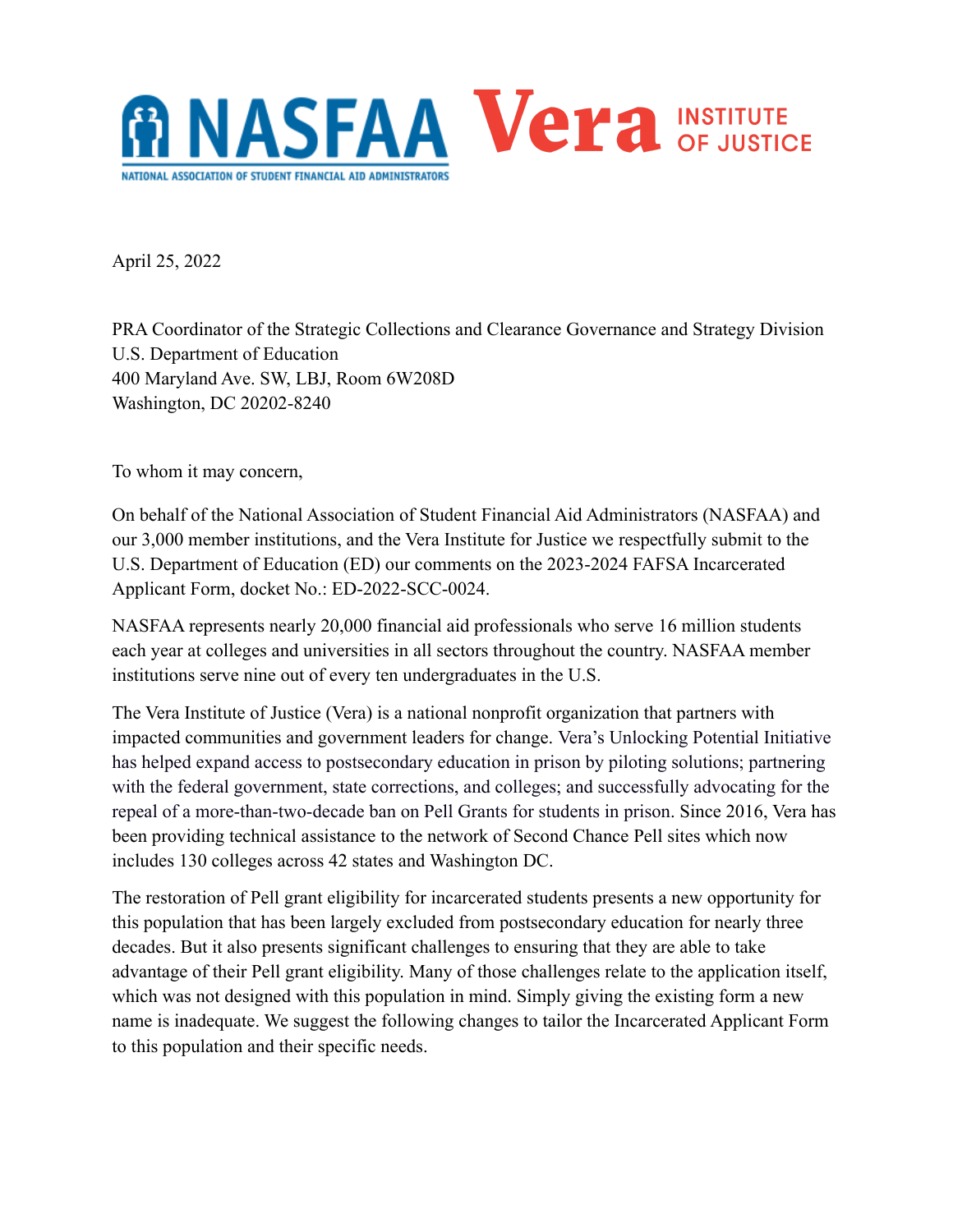- Revise language throughout the form that refers to non-Pell grant aid, unless ED confirms whether states or institutions will make aid available to this population
- Application deadlines for states that do not provide funding for incarcerated students are unnecessary
- Remove language instructing students to check with their high school counselor about other sources of aid and deadlines since it is not relevant to this population
- Confirm whether black ink can be used at all correctional facilities or permit other colors to be used for this population
- Remove references throughout that refer to living expenses and room and board since those costs are not part of the cost of attendance for incarcerated students
- Instructions for question 16 should better explain separated status, noting that it is not necessary for a separation to be official or legal in order to complete the incarcerated application form as separated, and that the circumstances of incarceration alone may justify use of separated status. Applicants who are incarcerated and who have experienced domestic violence may put themselves at risk by trying to obtain spousal information to complete the application; instructions should clearly instruct them on the proper use of separated status.
- Questions 21 and 22 may not be necessary if state and college aid are not available for this population
- Remove question 28, since this population does not qualify for Federal Work Study
- Add a question to the dependency status section of the Incarcerated Applicant Form to indicate their desire to complete the FAFSA without parental information for the purpose of provisional determination of their Title IV student aid eligibility.
	- Update instructions to account for the possibility of provisional independent student status
- Several dependency questions can likely be removed, such as:
	- Question 45, since an individual presumably cannot be incarcerated while serving on active duty in the US Armed Forces.
	- Question 48, since an incarcerated individual cannot have dependents living with them
	- $\circ$  Question 90, since an incarcerated individual does not live with others who they support
	- Question 91, since household size would presumably always be 1 for this population
	- Question 97, since individuals who are incarcerated do not appear to meet the dislocated worker definition
- The Housing Plans portion of Question 98 is not necessary for this population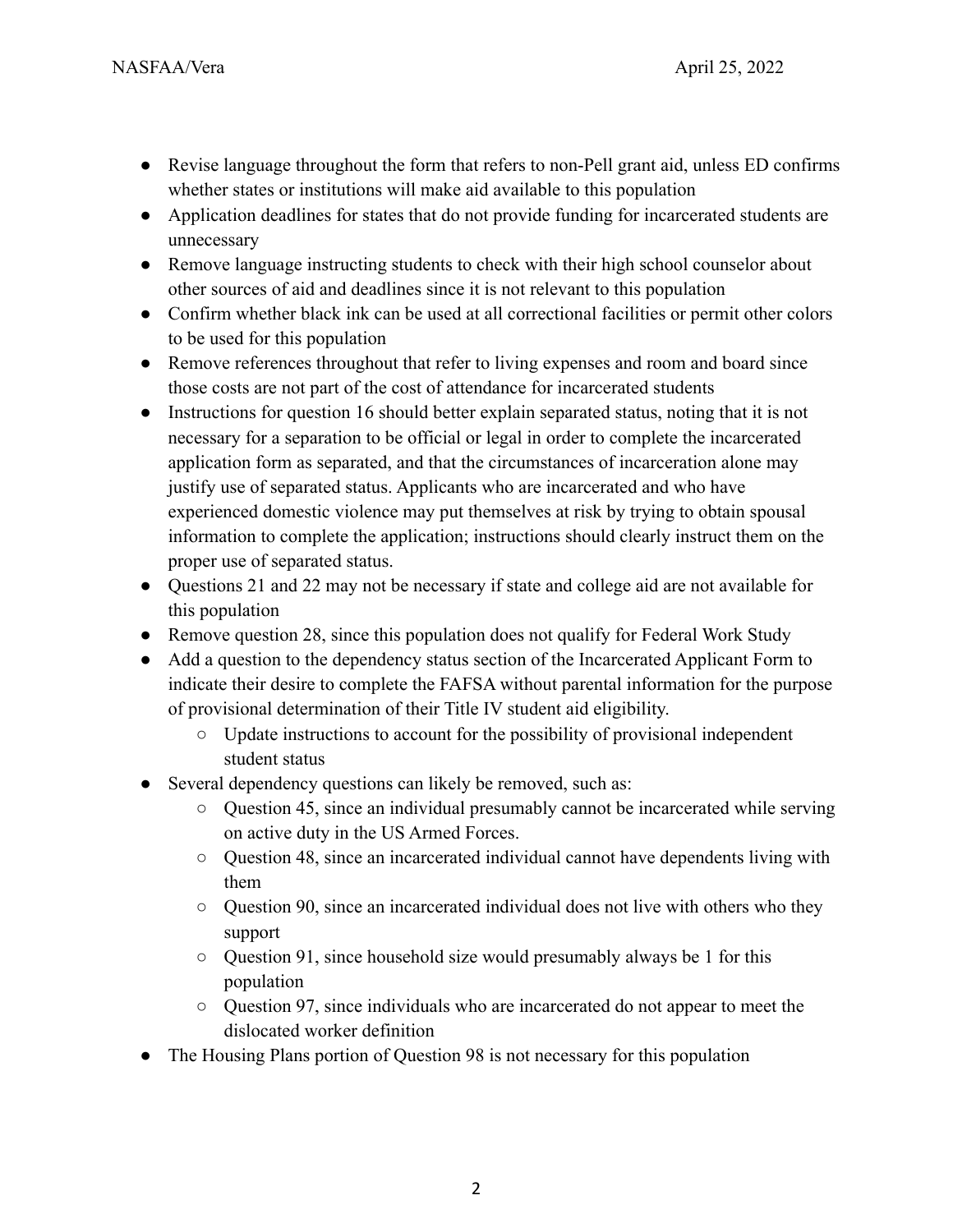In the Consolidated Appropriations Act of 2022, Congress authorized on-time implementation of provisional independent student status that was authorized by the FAFSA Simplification Act as part of the Consolidated Appropriations Act of 2021.

We encourage ED to implement provisional independent student status for incarcerated students on time, on July 1, 2023, as Congress authorized in the Consolidated Appropriations Act of 2022. Aligning on-time implementation with implementation of Pell grants for Prison Education Programs would significantly ease the process of completing the FAFSA for the many individuals who are incarcerated and do not meet the independent student criteria.

In order to exercise this authority, the instructions on page 10 of the incarcerated applicant form need to be updated to account for the possibility of provisional independent student status. If an electronic version of the Incarcerated Applicant Form were to be available, it would also need to be updated to remove language stating the impact of not providing parent information. All versions of the Incarcerated Applicant Form would also require an additional question for students to indicate their desire to complete the Incarcerated Applicant Form without parental information for the purpose of determining their Title IV student aid eligibility based on provisional independent student status.

ED should also use authority granted in the Consolidated Appropriations Act of 2022 to implement on time (July 1, 2023) new language in the FAFSA Simplification Act that considers lack of parental contact due to student incarceration to be acceptable justification for a dependency override. ED should add a question on the Incarcerated Applicant Form asking whether the student, by nature of their incarceration, is unable to contact a parent or where contact with parents poses a risk to that student.

ED should also issue guidance to financial aid administrators that an applicant's response of yes to this question could be considered adequate documentation for a dependency override. Dependency overrides are among the most complicated processes in the Title IV student aid application process, even for students who are able to maintain consistent contact with the financial aid office and who have access to necessary documentation. For incarcerated students whose contact with individuals outside of the carceral facility is strictly limited, finding out what documentation is needed and accessing that documentation will be nearly impossible.

Beyond the application itself, ED must consider verification requirements for this population. Verification is already burdensome, especially for individuals from lower-income and minority backgrounds, who are also more likely to be Pell grant recipients. Since ED's verification selection algorithm targets Pell grant recipients and applicants who report no income, incarcerated students are likely to have very high verification selection rates. In fact, a 2019 report from the Government Accountability Office on the Second Chance Pell experiment found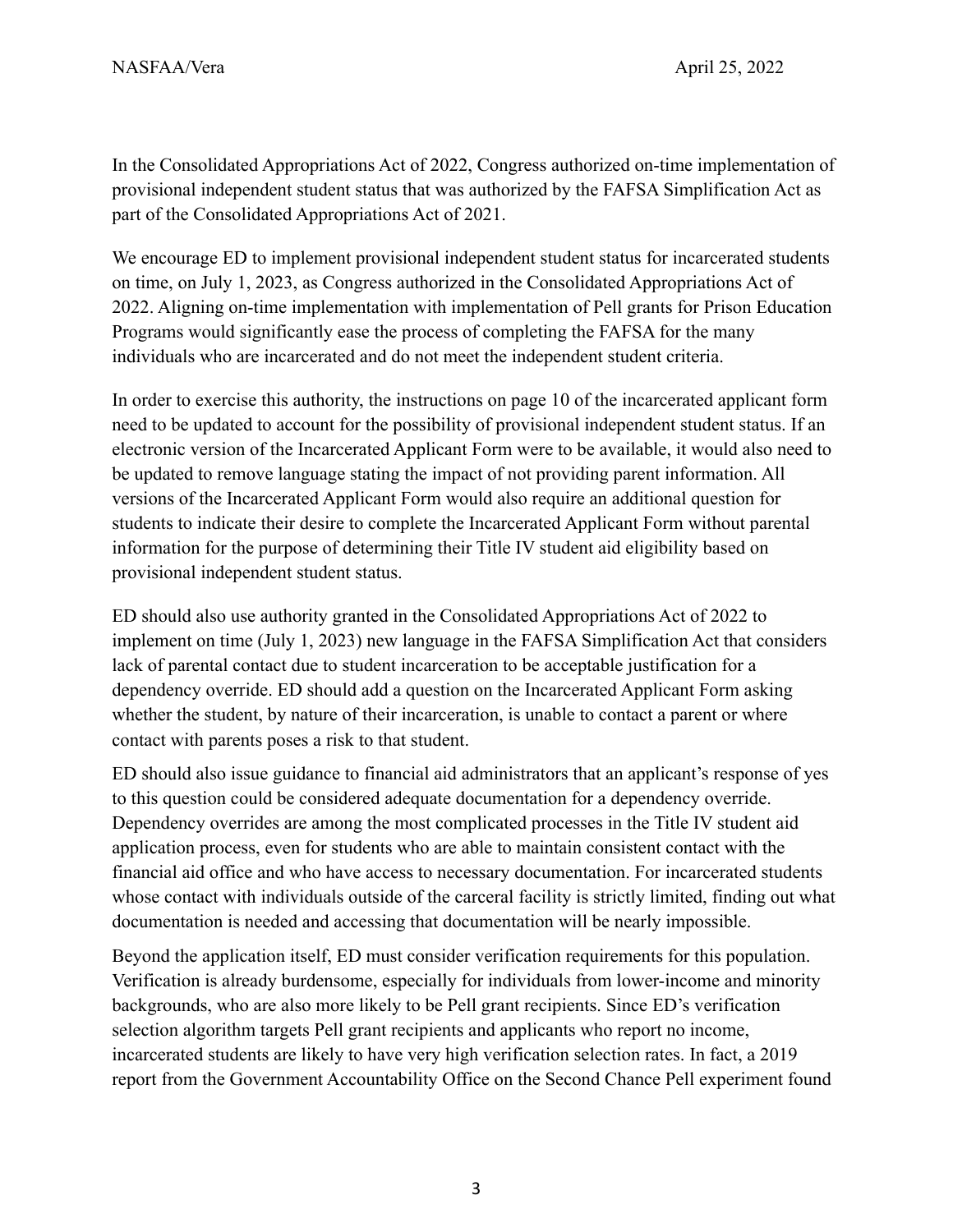that verification selection rates for that student population were higher than the selection rates for non-incarcerated Pell grant recipients<sup>1</sup>. Individuals who are incarcerated will face challenges even beyond what non-incarcerated individuals face with verification, given their lack of access to records and limitations on communication with outside individuals who could help with the process<sup>2</sup>. Obtaining income verification or verification of nonfiling would pose a nearly insurmountable burden. This is further compounded for dependent students and married students, who must obtain tax information from parents and spouses as well.

NASFAA has found that ED's selection algorithm already casts too broad a net, selecting far more applications than appear necessary to capture FAFSA errors, such that 84% of selected applications examined from 45 institutions did not result in a change to Pell grant eligibility upon verification. The National College Attainment Network (NCAN) also conducted research that found over 70% of verification selected applications having no change to the Pell grant award amount upon verification, and 93% of applicants with an automatic Zero EFC seeing no change upon verification<sup>3</sup>. Based on this data and given the high likelihood that this population will have no income due to their incarceration, we urge ED to deprioritize this population from verification selection.

Student loan default is another area of great concern for individuals who are incarcerated. It is nearly inevitable that individuals who are incarcerated will go into default given their lack of income during incarceration and their lack of access to their servicers to arrange for repayment alternatives that would keep them from defaulting. While the recently-announced "fresh start" for delinquent and defaulted loans re-entering repayment after the covid-19 related pause is welcome news, new defaults among individuals who are incarcerated are just as likely to occur after this one-time action.

Understanding the requirement that applicants not be in default as a condition of receiving Title IV aid is statutory, we urge ED to do everything in its authority to keep student loan default from preventing individuals who are incarcerated from accessing postsecondary education. Options include working with correctional facilities to provide education about student loan default and repayment alternatives during incarceration and encouraging facilities to permit access to student loan servicer websites so borrowers who are incarcerated can take steps to ensure their loans are not in danger of default.

ED should also issue guidance to correctional facilities recommending access for aspiring students to certain websites and telephone numbers that exist specifically to assist applicants in completing the FAFSA. The Incarcerated Applicant Form lists sites such as childwelfare.gov and

<sup>1</sup> https://www.gao.gov/assets/gao-19-130.pdf

<sup>&</sup>lt;sup>2</sup> https://www.vera.org/downloads/publications/lessons-from-second-chance-pell-toolkit.pdf

<sup>&</sup>lt;sup>3</sup> https://www.nasfaa.org/uploads/documents/FAFSA\_Series\_Pt6\_Exploring\_Relationship\_FAFSA\_Pell.pdf